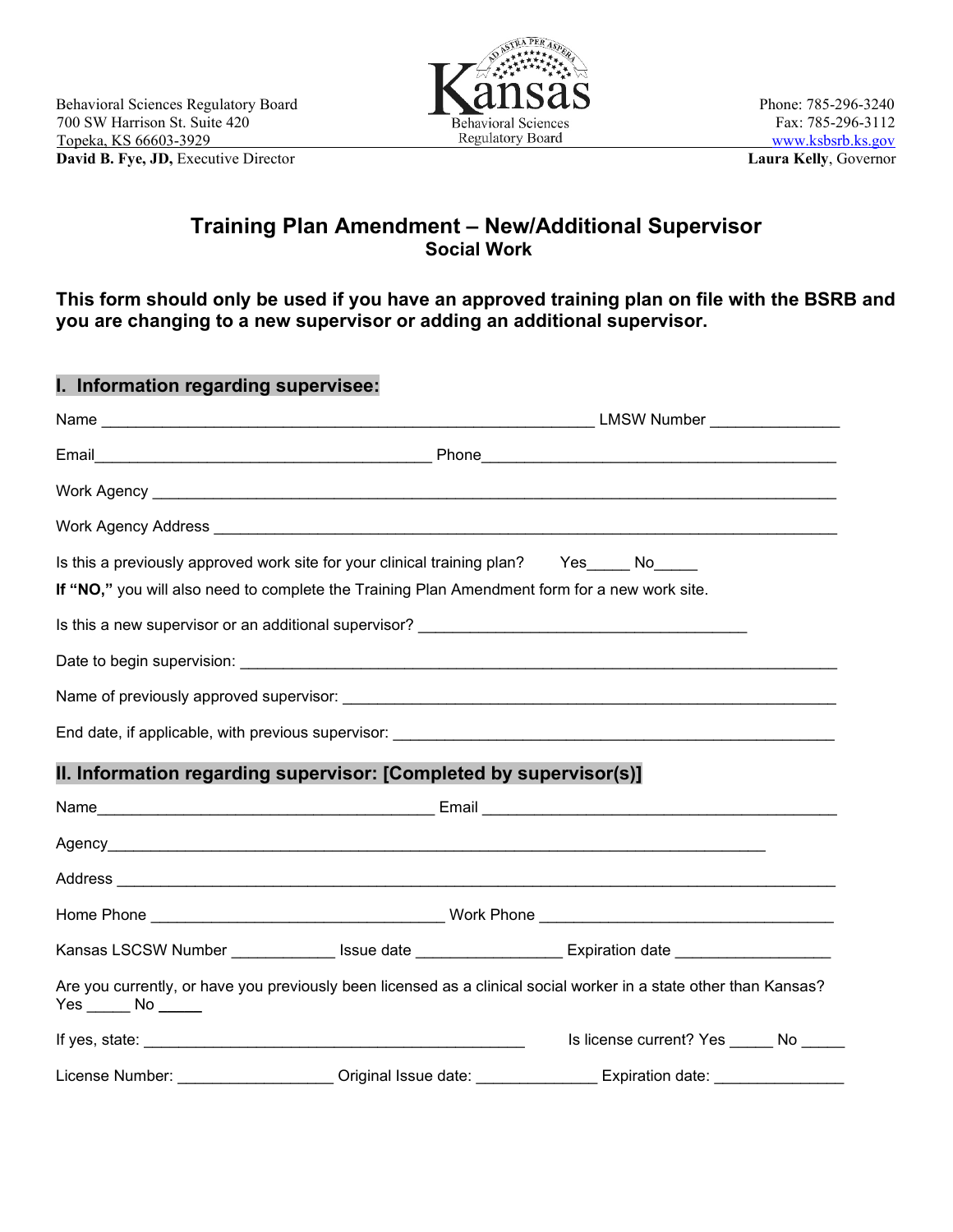|         | Have you practiced in a position that included assessment, diagnoses, and psychotherapy, for two years<br>beyond the date of social work clinical licensure?<br>If your answer is no, you are not eligible to be a clinical supervisor.                                                        |     | $Yes$ No $\rule{1em}{0.15mm}$ No $\rule{1.5mm}{0.15mm}$ |
|---------|------------------------------------------------------------------------------------------------------------------------------------------------------------------------------------------------------------------------------------------------------------------------------------------------|-----|---------------------------------------------------------|
|         | Are you currently under disciplinary investigation, sanction, or practice limitation or any other adverse<br>action imposed by a state credentialing board or professional organization? Thes Testa London No<br>If your answer is yes, please fully explain in an attached, signed statement. |     |                                                         |
|         | III. Information regarding the supervisory relationship: [Completed by supervisor(s)]                                                                                                                                                                                                          |     |                                                         |
|         | Please read K.A.R. 102-2-8(d) before answering the following questions.                                                                                                                                                                                                                        |     |                                                         |
|         | A. Are you aware, as a clinical supervisor of a licensee who is seeking clinical licensure, that you<br>have full or in part, professional responsibility for the supervisee's practice of clinical social work<br>or delivery of social work services?                                        |     | Yes No No                                               |
|         | <b>B.</b> Do you accept as a clinical supervisor of a licensee who is seeking clinical licensure, in full or in<br>part, professional responsibility for the supervisee's practice of clinical social work or delivery of<br>social work services?                                             |     |                                                         |
|         |                                                                                                                                                                                                                                                                                                |     | $Yes$ No $\_\_$                                         |
|         | 2. Do you have a dual relationship with the supervisee?                                                                                                                                                                                                                                        |     | $Yes \qquad No \qquad$                                  |
|         | 3. Do you have knowledge of and experience with the supervisee's client population?                                                                                                                                                                                                            |     | $Yes$ No                                                |
| employ? | 4. Do you have knowledge of and experience with the methods of practice that the supervisee will                                                                                                                                                                                               |     | $Yes$ $No$ $\qquad$                                     |
|         | 5. Are you a staff member of the practice setting?                                                                                                                                                                                                                                             |     | $Yes \_\_No \_\_$                                       |
|         | If your answer is no, please answer the following six questions:                                                                                                                                                                                                                               |     |                                                         |
|         | A. Is the extent of your responsibility for the supervisee clearly defined in terms of client cases<br>to be supervised?                                                                                                                                                                       |     | $Yes$ No $\_\_$                                         |
|         | B. Is the extent of your role in personnel evaluation within the practice setting clearly defined?                                                                                                                                                                                             |     | Yes No                                                  |
|         | C. Is the responsibility for payment of supervision clearly defined?                                                                                                                                                                                                                           |     | Yes No                                                  |
|         | D. Is the supervisee paying you directly for supervision?                                                                                                                                                                                                                                      |     | Yes No                                                  |
|         | <b>E.</b> Do you maintain responsibility to the client and the practice setting?                                                                                                                                                                                                               |     | Yes No                                                  |
|         | F. Do you have a complete understanding of the practice setting's mission, policy and<br>procedures?                                                                                                                                                                                           | Yes | No                                                      |